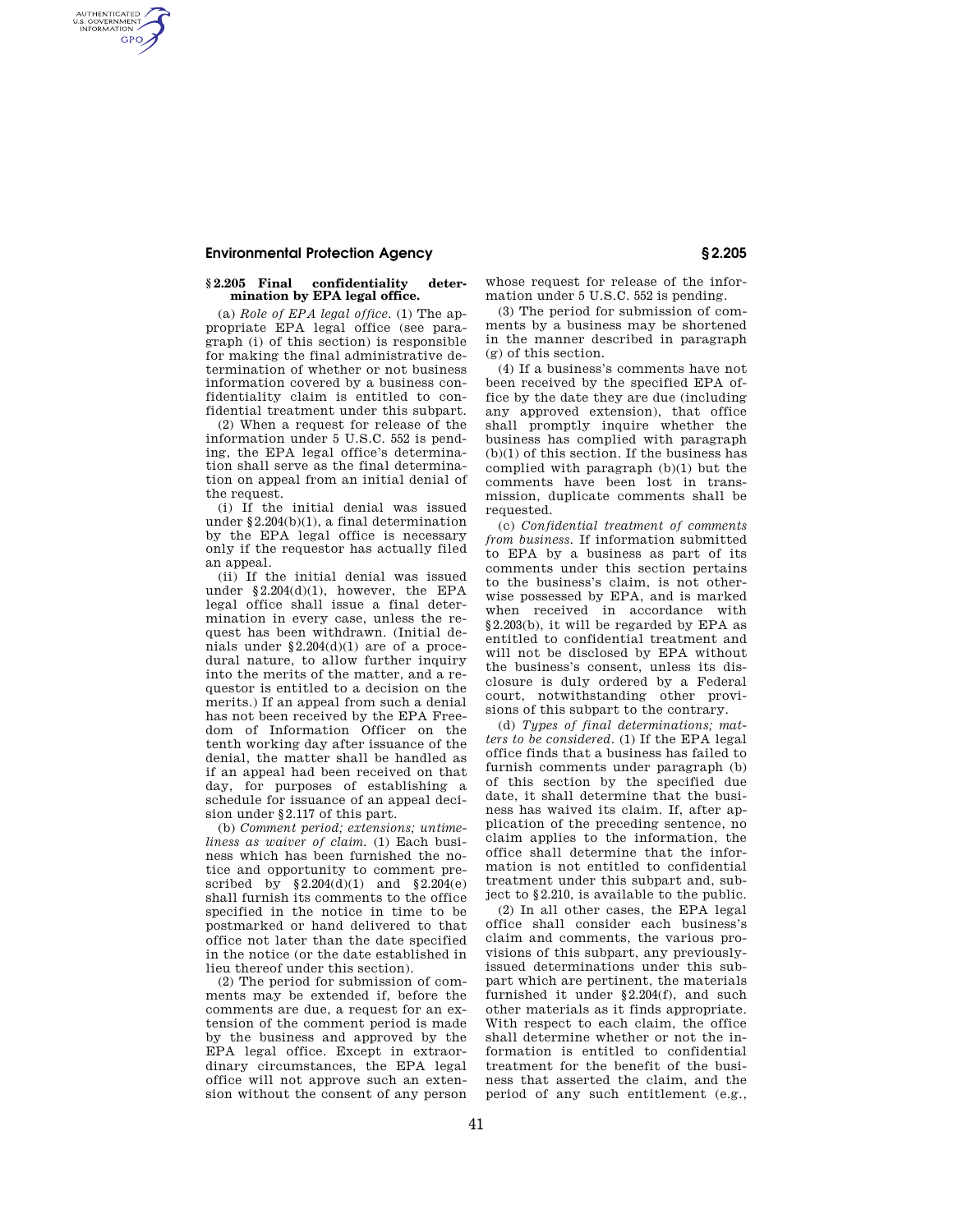until a certain date, until the occurrence of a specified event, or permanently), and shall take further action under paragraph (e) or (f) of this section, as appropriate.

(3) Whenever the claims of two or more businesses apply to the same information, the EPA legal office shall take action appropriate under the particular circumstances to protect the interests of all persons concerned (including any person whose request for the information is pending under 5 U.S.C. 552).

(e) *Determination that information is entitled to confidential treatment.* If the EPA legal office determines that the information is entitled to confidential treatment for the full period requested by the business which made the claim, EPA shall maintain the information in confidence for such period, subject to paragraph (h) of this section, §2.209, and the other provisions of this subpart which authorize disclosure in specified circumstances, and the office shall so inform the business. If any person's request for the release of the information is then pending under 5 U.S.C. 552, the EPA legal office shall issue a final determination denying that request.

(f) *Determination that information is not entitled to confidential treatment; notice; waiting period; release of information.* (1) Notice of denial (or partial denial) of a business confidentiality claim, in the form prescribed by paragraph (f)(2) of this section, shall be furnished—

(i) By the EPA office taking action under §2.204, to each business on behalf of which a claim has been made, whenever §2.204(d)(2) requires such notice; and

(ii) By the EPA legal office taking action under this section, to each business which has asserted a claim applicable to the information and which has furnished timely comments under paragraph (b) of this section, whenever the EPA legal office determines that the information is not entitled to confidential treatment under this subpart for the benefit of the business, or determines that the period of any entitlement to confidential treatment is shorter than that requested by the business.

## **§ 2.205 40 CFR Ch. I (7–1–10 Edition)**

(2) The notice prescribed by paragraph (f)(1) of this section shall be written, and shall be furnished by certified mail (return receipt requested), by personal delivery, or by other means which allows verification of the fact of receipt and the date of receipt. The notice shall state the basis for the determination, that it constitutes final agency action concerning the business confidentiality claim, and that such final agency action may be subject to judicial review under Chapter 7 of Title 5, United States Code. With respect to EPA's implementation of the determination, the notice shall state that (subject to §2.210) EPA will make the information available to the public on the tenth working day after the date of the business's receipt of the written notice (or on such later date as is established in lieu thereof by the EPA legal office under paragraph (f)(3) of this section), unless the EPA legal office has first been notified of the business's commencement of an action in a Federal court to obtain judicial review of the determination, and to obtain preliminary injunctive relief against disclosure. The notice shall further state that if such an action is timely commenced, EPA may nonetheless make the information available to the public (in the absence of an order by the court to the contrary), once the court has denied a motion for a preliminary injunction in the action or has otherwise upheld the EPA determination, or whenever it appears to the EPA legal office, after reasonable notice to the business, that the business is not taking appropriate measures to obtain a speedy resolution of the action. If the information has been found to be temporarily entitled to confidential treatment, the notice shall further state that the information will not be disclosed prior to the end of the period of such temporary entitlement to confidential treatment.

(3) The period established in a notice under paragraph (f)(2) of this section for commencement of an action to obtain judicial review may be extended if, before the expiration of such period, a request for an extension is made by the business and approved by the EPA legal office. Except in extraordinary circumstances, the EPA legal office